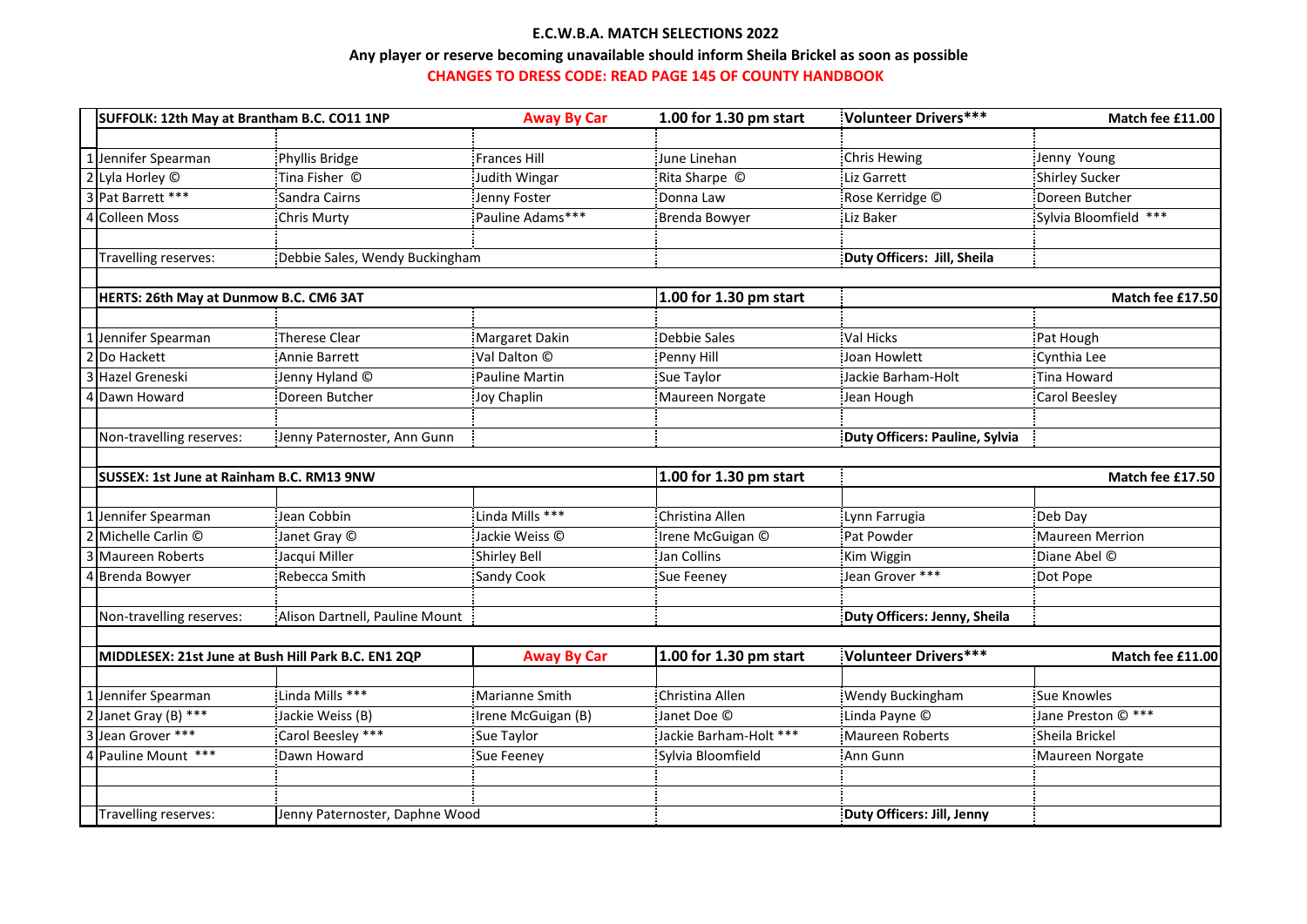## **E.C.W.B.A. MATCH SELECTIONS 2022 CHANGES TO DRESS CODE: READ PAGE 145 OF COUNTY HANDBOOK Any player or reserve becoming unavailable should inform Sheila Brickel as soon as possible**

|                                                                                                                                                              | KENT: 30th June at Blackheath & Greenwich B.C. SE3 9BL                                           | <b>Away By Car</b>                                                                  | 1.00 for 1.30 pm start                                                                | Volunteer Drivers***         | Match fee £11.00     |  |
|--------------------------------------------------------------------------------------------------------------------------------------------------------------|--------------------------------------------------------------------------------------------------|-------------------------------------------------------------------------------------|---------------------------------------------------------------------------------------|------------------------------|----------------------|--|
|                                                                                                                                                              |                                                                                                  |                                                                                     |                                                                                       |                              |                      |  |
| Jennifer Spearman                                                                                                                                            | Daphne Wood                                                                                      | Ann Aston                                                                           | <b>Sue Knowles</b>                                                                    | Edna Woods                   | Linda Mills ***      |  |
| Shirley Monk ©                                                                                                                                               | Cheryl Rayner ©                                                                                  | Chris Buck ©                                                                        | Jenny Hyland (B)                                                                      | Sheila Endean                | Steph Heard ©        |  |
| 3<br>Sue Feeney                                                                                                                                              | Maureen Roberts                                                                                  | Jean Grover ***                                                                     | Jackie Barham-Holt                                                                    | Val Dalton (B)               | <b>Carol Beesley</b> |  |
| Sylvia Bloomfield                                                                                                                                            | Pauline Adams ***                                                                                | Julie Dixon ***                                                                     | Judy Bohannon                                                                         | Maureen Norgate              | Pauline Mount ***    |  |
|                                                                                                                                                              |                                                                                                  |                                                                                     |                                                                                       |                              |                      |  |
|                                                                                                                                                              |                                                                                                  |                                                                                     |                                                                                       |                              |                      |  |
| Travelling reserves:                                                                                                                                         |                                                                                                  |                                                                                     |                                                                                       | Duty Officers: Jill Sheila   |                      |  |
|                                                                                                                                                              | SURREY: 6th July at S.Benfleet & Canvey B.C. SS7 5JA                                             |                                                                                     | 1.00 for 1.30 pm start                                                                |                              | Match fee £17.50     |  |
|                                                                                                                                                              |                                                                                                  |                                                                                     |                                                                                       |                              |                      |  |
| Jennifer Spearman                                                                                                                                            | Dawn Hood                                                                                        | Liz Wilson                                                                          | Sue Clark                                                                             | Linda Mills ***              | Sue Knowles          |  |
| 2 Sonia Prior ©                                                                                                                                              | Michelle Carlin (B)                                                                              | Jean McCloud                                                                        | Jan Soar                                                                              | Barbara McGregor             | Pearl Furne          |  |
| Sue Feeney                                                                                                                                                   | Jacqui Miller                                                                                    | Maureen Roberts                                                                     | Pat Hough                                                                             | Sue Harrington               | <b>Carol Riley</b>   |  |
| 4<br>Rebecca Smith                                                                                                                                           | <b>Carol Saville</b>                                                                             | Jean Hough                                                                          | Ann Gunn                                                                              | Brenda Bowyer                | Pauline Adams        |  |
|                                                                                                                                                              |                                                                                                  |                                                                                     |                                                                                       |                              |                      |  |
| Non-travelling reserves                                                                                                                                      | Shirley Bell, Lynn Farrugia                                                                      |                                                                                     |                                                                                       | Duty Officers: Jill, Pauline |                      |  |
|                                                                                                                                                              |                                                                                                  |                                                                                     |                                                                                       |                              |                      |  |
| MIDDLESEX:19th July at Harlow B.C. CM17 0ES                                                                                                                  |                                                                                                  |                                                                                     | 1.00 for 1.30 pm start                                                                |                              | Match fee £17 50     |  |
|                                                                                                                                                              |                                                                                                  |                                                                                     |                                                                                       |                              |                      |  |
| Jennifer Spearman                                                                                                                                            | Debbie Sales                                                                                     | Phyllis Bridge                                                                      | Ann Aston                                                                             | Edna Woods                   | Pat Hough            |  |
| Janet Doe (B)                                                                                                                                                | Chris Buck (B)                                                                                   | Cheryl Rayner (B)                                                                   | Diane Abel (B)                                                                        | Sue Charles ©                | Sheila Endean        |  |
| Jennie Wilson                                                                                                                                                | <b>Alison Dartnell</b>                                                                           | Sue Jones                                                                           | Jackie Barham-Holt                                                                    | Doreen Butcher               | Jenny Foster         |  |
| Maureen Norgate                                                                                                                                              | Judy Bohannon                                                                                    | Jean Hough                                                                          | Liz Baker                                                                             | <b>Carol Beesley</b>         | Tina Howard          |  |
|                                                                                                                                                              |                                                                                                  |                                                                                     |                                                                                       |                              |                      |  |
| Non-travelling reserves                                                                                                                                      | Sue Feeney, Linda Mills                                                                          |                                                                                     |                                                                                       | Duty Officers: Jenny, Sylvia |                      |  |
|                                                                                                                                                              |                                                                                                  |                                                                                     |                                                                                       |                              |                      |  |
|                                                                                                                                                              |                                                                                                  |                                                                                     |                                                                                       |                              |                      |  |
|                                                                                                                                                              |                                                                                                  |                                                                                     |                                                                                       |                              | Match fee £17.50     |  |
|                                                                                                                                                              |                                                                                                  |                                                                                     |                                                                                       |                              |                      |  |
|                                                                                                                                                              |                                                                                                  |                                                                                     |                                                                                       |                              |                      |  |
|                                                                                                                                                              |                                                                                                  |                                                                                     |                                                                                       |                              |                      |  |
|                                                                                                                                                              |                                                                                                  |                                                                                     |                                                                                       |                              |                      |  |
|                                                                                                                                                              |                                                                                                  |                                                                                     |                                                                                       |                              |                      |  |
|                                                                                                                                                              |                                                                                                  |                                                                                     |                                                                                       |                              |                      |  |
|                                                                                                                                                              |                                                                                                  |                                                                                     |                                                                                       |                              |                      |  |
| CAMBRIDGESHIRE: 27th July at P.M.L. B.C. CM2 0BQ<br>Jennifer Spearman<br>Tina Fisher (B)<br>Pauline Martin<br><b>Chris Murty</b><br>Non-travelling reserves: | Debbie Sales<br>Rose Kerridge (B)<br>Hazel Greneski<br>Dawn Howard<br>Jennie Wilson, Linda Drewe | <b>Therese Clear</b><br>Liz Garrett<br><b>Shirley Beavis</b><br><b>Colleen Moss</b> | 1.00 for 1.30 pm start<br>Margaret Dakin<br>Do Hackett<br>Sue Taylor<br>Carol Saville | Duty Officers: Sheila, Wendy |                      |  |